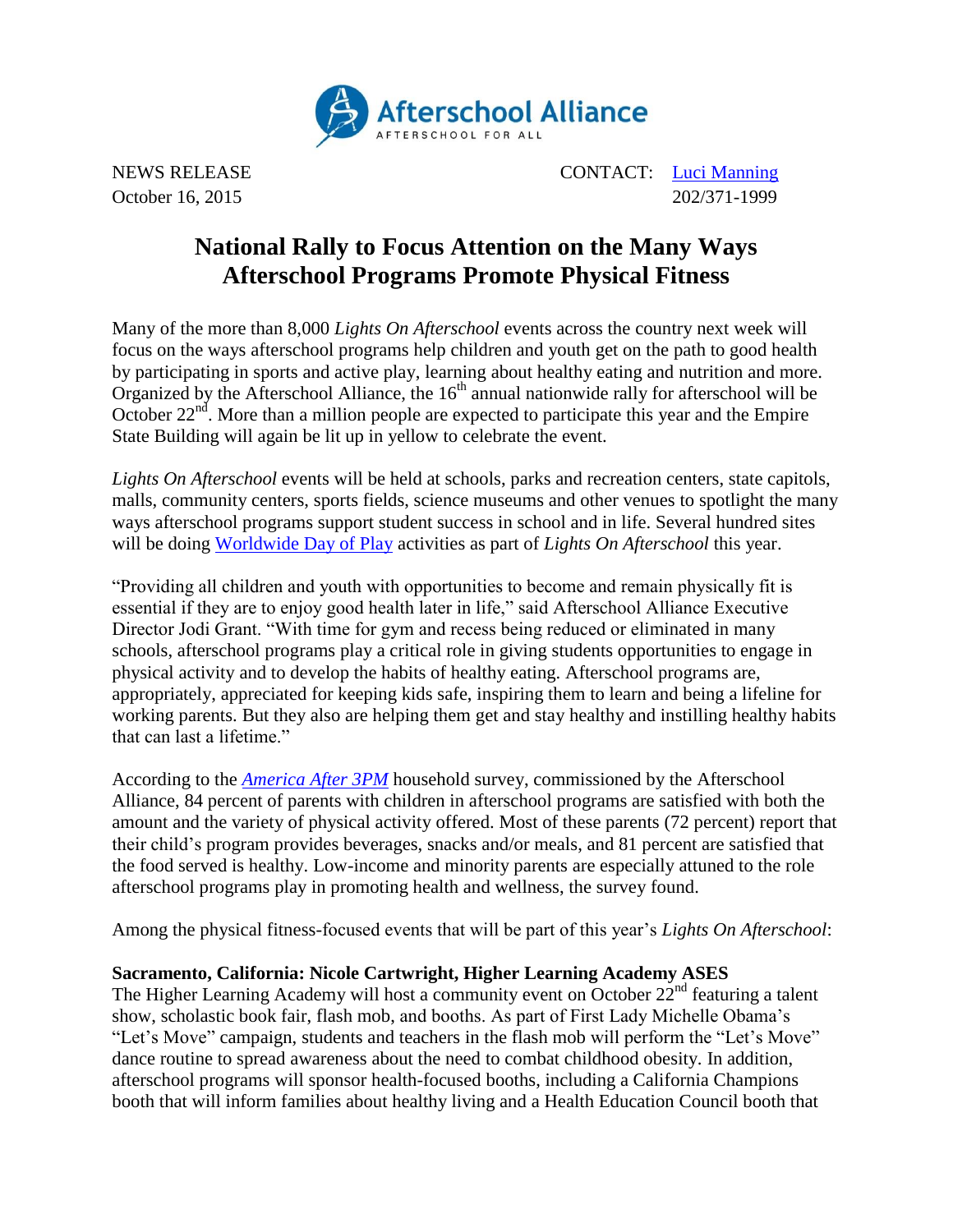will feature kids dressed up as fruits and vegetables. Participants will also enjoy face painting, carnival games and raffles.

## **Fort Lauderdale, Florida: Robert Hill, YMCA of South Florida**

The YMCA of South Florida will hold *Lights On Afterschool* events at two Broward County sites on October 22<sup>nd</sup>. For the first, the YMCA will team with Children's Services Council of Broward County and the Parks and Recreation Department of Broward County for an outdoor carnival at Franklin Park. Students from several YMCA afterschool sites will perform dance routines, play carnival games and enjoy healthy snacks, as well as YMCA's YFit program activities. The second event, the flagship event of the Children's Advocacy Center, will be at Castle Hill Elementary School and will feature YFit program activities as well. Parents will visit activity centers with information on science, literacy, nutrition, social skills and arts. The night will end with a student dance performance.

# **Jackson, Mississippi: Tye Tripp, Boys & Girls Clubs of Central Mississippi, Walker Unit**

The Boys & Girls Clubs of Central Mississippi will celebrate *Lights On Afterschool* at the Walker Unit with "Healthy You," an event to promote healthy eating habits. A nutritionist will speak with students and parents about meal preparation, healthy snacks and portion control; a chef will conduct a cooking demonstration to show how to cook healthy meals. The event is on October  $22<sup>nd</sup>$ .

## **Fargo, North Dakota: Kari Langberg, YMCA of Cass and Clay Counties**

Students from across Fargo will participate in the YMCA of Cass and Clay Counties 1K Youth Run on October  $22<sup>nd</sup>$ . Before the race, the children will decorate motivational signs and lightbulbs to place along the route. The kids will wear silly outfits and do a "crazy" warm-up before they start running, and afterwards each site will take a group picture. The run will take place at Island Park with as many as 1,200 children.

## **Houston, Texas: Kia Reddix, Houston Independent School District - Sharpstown International School**

On October 22<sup>nd</sup>, Sharpstown International School will collaborate with the Girl Scouts and Dairy MAX's Fuel Up to Play 60 to celebrate *Lights On Afterschool* with a family event focused on physical activity and nutrition. Fuel Up to Play 60 empowers students to lead their schools in fueling up with nutrient-rich foods and getting active at least 60 minutes every day. There will be an obstacle course and other sporting events in the school's gymnasium throughout the event.

#### **Somerset, Wisconsin: Cheryle Nelson, S.A.C. Somerset**

In celebration of *Lights On Afterschool*, S.A.C. Somerset will hold a family dinner and play night on October 22<sup>nd</sup> at Somerset Elementary School. Families will compete in a basketball shoot-out, an obstacle course, a beanbag toss and other active games in honor of Nickelodeon's Worldwide Day of Play. There will also be tables with science activities like experiments about motion, a food knowledge quiz, make your own slime and more.

The *America After 3PM* survey also found that participation in afterschool programs has increased to 10.2 million students nationwide, up from 6.5 million in 2004. But the unmet demand for afterschool programs has increased as well. Today, for every child in an afterschool